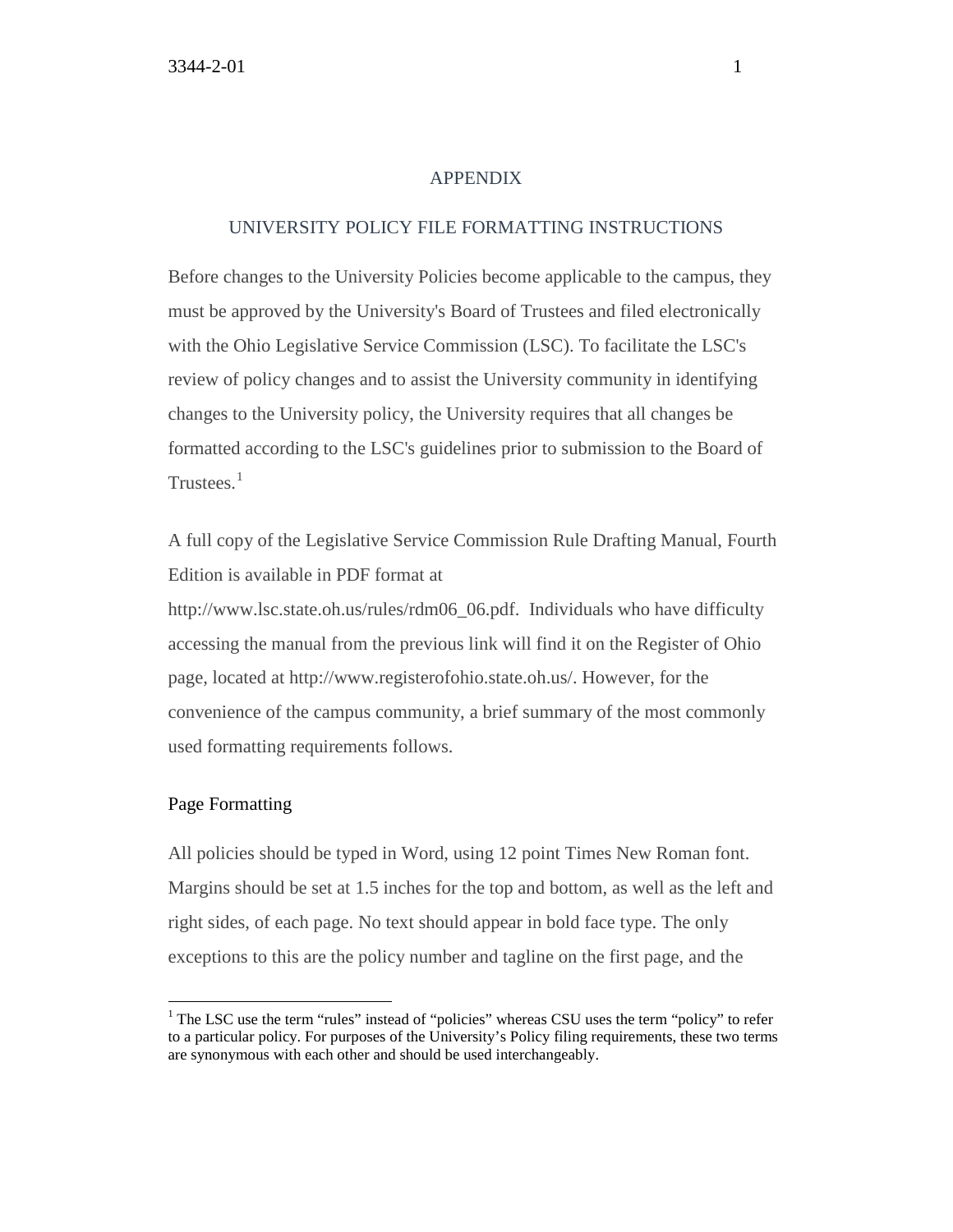policy number, which should be repeated in the top left margin of all subsequent pages. Only new text may be underlined, and no text should appear in italics. No page number should appear on the first page of the policy, however, all subsequent pages should include the page number in the top right margin, on the same line as the policy number.

#### The Numbering System

All Cleveland State University policies are numbered and begin with 3344. This number is the University's "agency number" and references the fact that the University was created by the Ohio Legislature under R.C. Chapter 3344. Two numbers follow the "agency number." These indicate the "chapter" and the "policy" number. For new policies that do not yet have a chapter and policy number, the Office of Compliance will assign these numbers as appropriate.

## Tag Line

The tag line consists of the agency, chapter, and policy number, along with the policy title, and appears only on the first page. The title should be a word or phrase that clearly and concisely describes the policy's topic, and its capitalization should follow the policy filing capitalization standard (see below). The tagline always appears in boldface Times New Roman type, begins with a capital letter, and concludes with a period. For new policies or new portions of a tagline, the new text should be underlined. Portions of a tagline that are being deleted should be so indicated by the use of a strike through. An example is included below.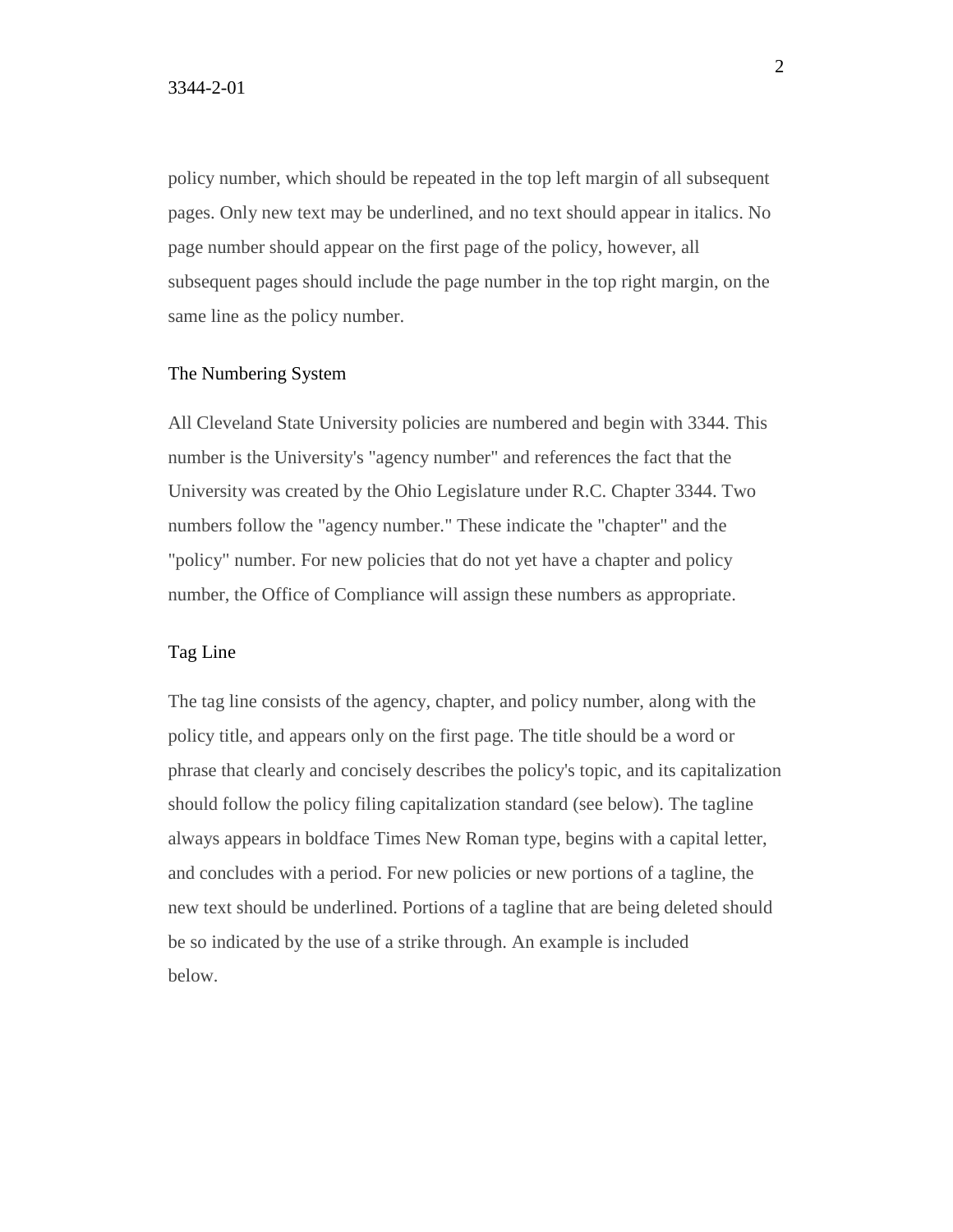

# Outline Format

All policies should be placed in outline format. Outline letters and numbers (also referred to here as paragraph labels) should always appear within parenthesis. The first paragraph to be lettered should always begin with (A). However, no paragraph should be labeled as (A) if it is not followed by a paragraph labeled as (B). Similarly, no paragraph should be labeled as (i) unless it is followed by a paragraph labeled as (ii). If a policy has an unlabeled introductory paragraph followed by two labeled paragraphs, the labeled paragraphs would be (A) and (B). If a policy has more than 26 paragraphs in the first, third, fifth, and seventh ranks should be labeled as (AA), (aa), (aa), and (AA). For an explanation of the rankings, see the illustration below.

#### LETTERING AND NUMBERING OF PARAGRAPHS

Paragraphs of the: Appear As:

First Rank (A), (B), (C), etc.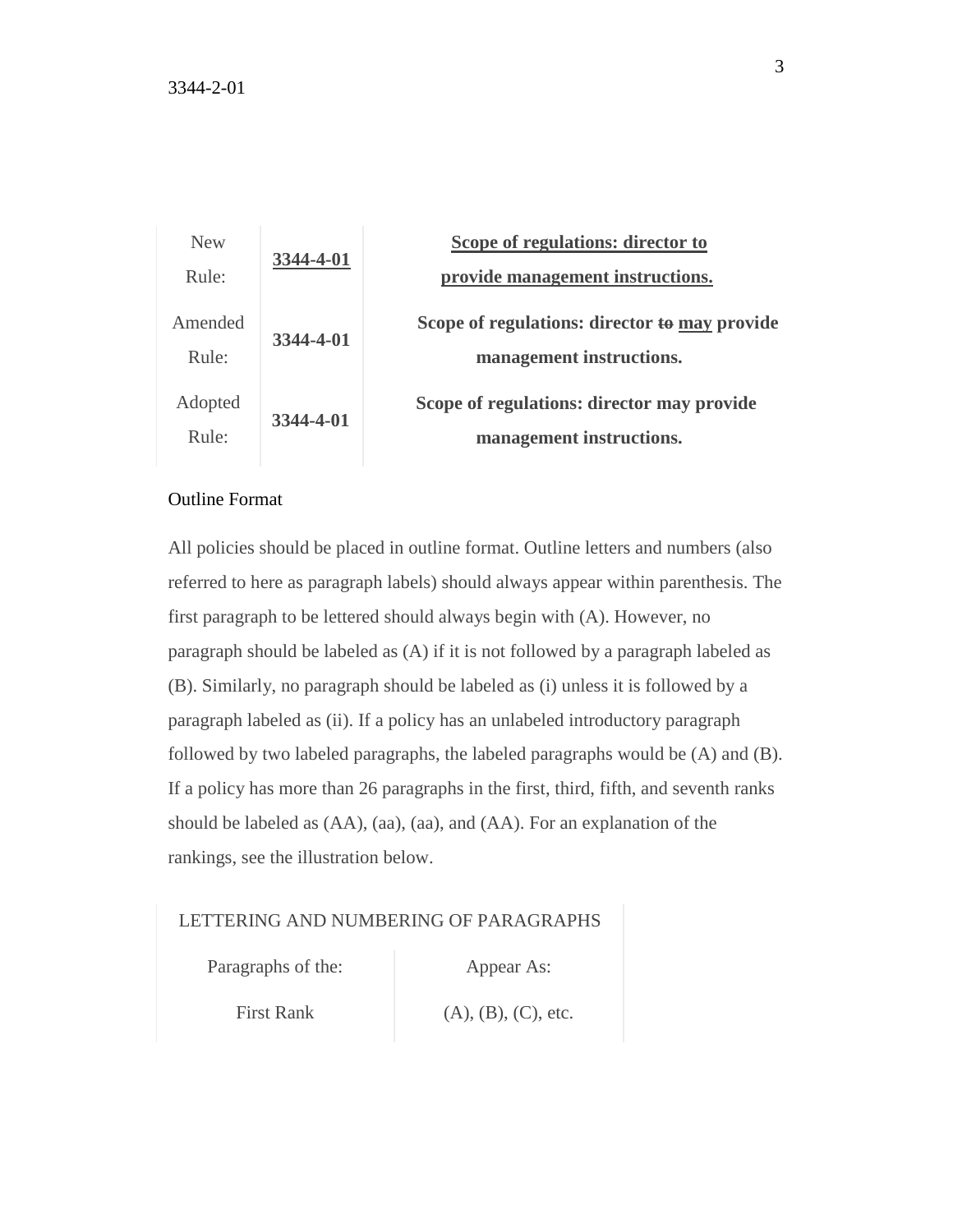# LETTERING AND NUMBERING OF PARAGRAPHS

| Second Rank         | $(1), (2), (3),$ etc.           |                          |
|---------------------|---------------------------------|--------------------------|
| Third Rank          | (a), (b), (c), etc.             |                          |
| <b>Fourth Rank</b>  | (i), (ii), (iii), etc.          |                          |
| Fifth Rank          | $(a)$ , $(b)$ , $(c)$ , etc.    | (lower case italics)     |
| Sixth Rank          | $(i)$ , $(ii)$ , $(iii)$ , etc. | (lower case italics)     |
| <b>Seventh Rank</b> | $(A), (B), (C),$ etc.           | (upper case italics)     |
| Eighth Rank         | $(1), (2), (3),$ etc.           | ( <i>italic</i> numbers) |

# Format for Changes to Policies

If the policy being proposed for approval is an entirely new policy, all the text should be underlined. However, if making changes to an existing policy, the changes should be identified as follows:

All text being removed from the policy entirely or being removed from that section of the policy should be indicated by use of a strike through.

All text added to the policy or moved to a new location in the policy should be underlined. All new text that is replacing pre-existing text should follow the text marked as deleted. An illustration appears below.

EXAMPLE: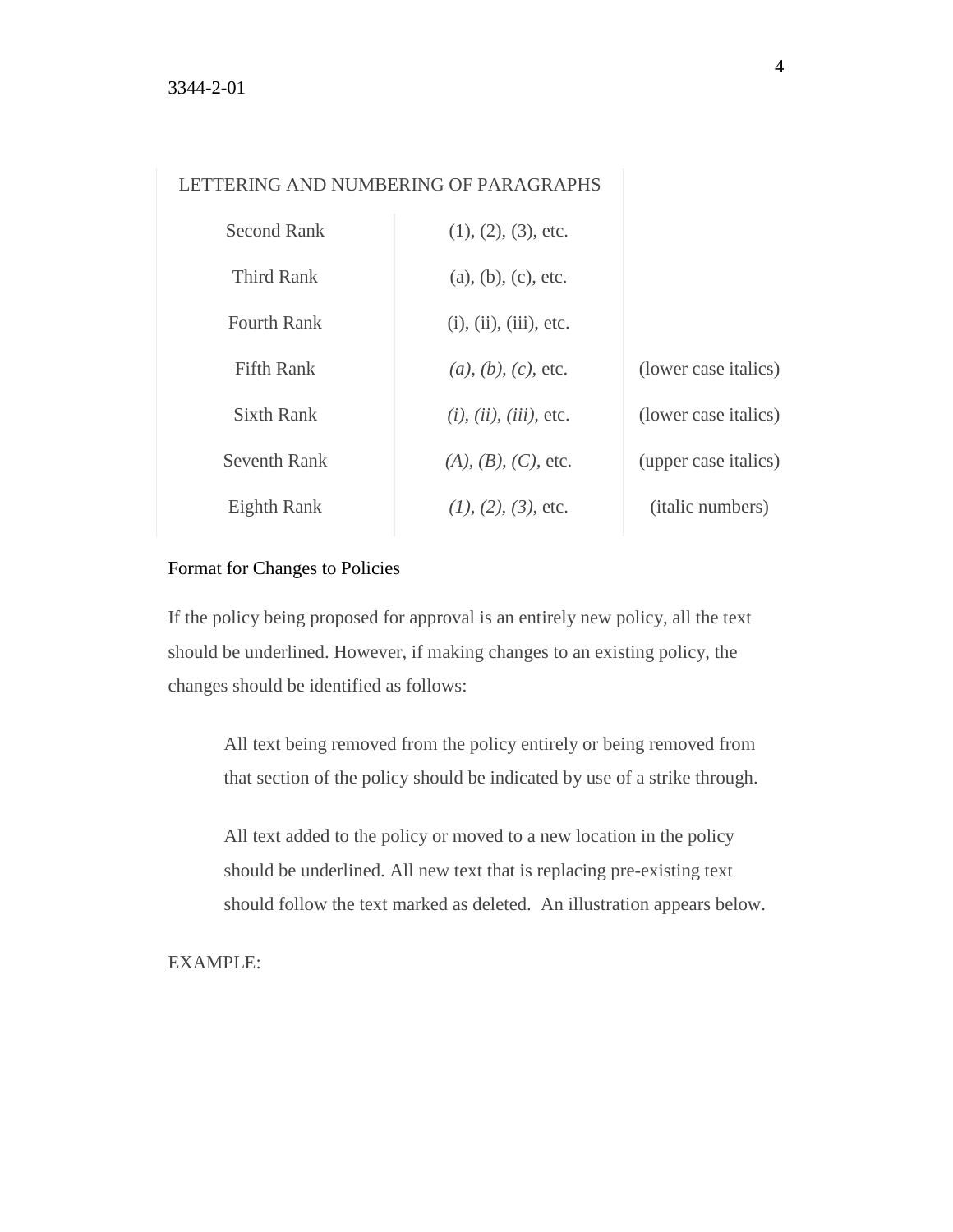(E) It shall be unlawful for any person to buy or sell bullfrogs or greenfrogs taken from Ohio. However, bullfrogs or greenfrogs that have been shopped from outside Ohio that are accompanied by a bill of lading may be bought and sold, persons permissions a permit issued under authority of section 1533.391533.71 of the Revised Code may sell native frogs bullfrogs or greenfrogs taken from ponds of or lakes they own or lease as a wholly enclosed preserve.

Notes of explanation: Text is stricken in order to delete it. Text is inserted as it is to appear in the published Administrative Code and is underlined to show that it is new text being inserted.

## Amending a Single Word in a Policy

Always treat words in a policy as whole units. Do not edit one or two letters in a word. Instead, edit the entire word. For example, if changing the capitalization, spelling, or plural of a word, strike through the entire word and insert the new word. An illustration appears below.

> in the State state of Ohio right: paragraph praragraphs wrong: paragraphs

# Amending the Policy Outline

As with edits to the text of a policy, changes in the policy outline are noted through the use of strike-throughs for deleted paragraph labels and underlining for new paragraph labels. Existing paragraph labels are edited so the deleted label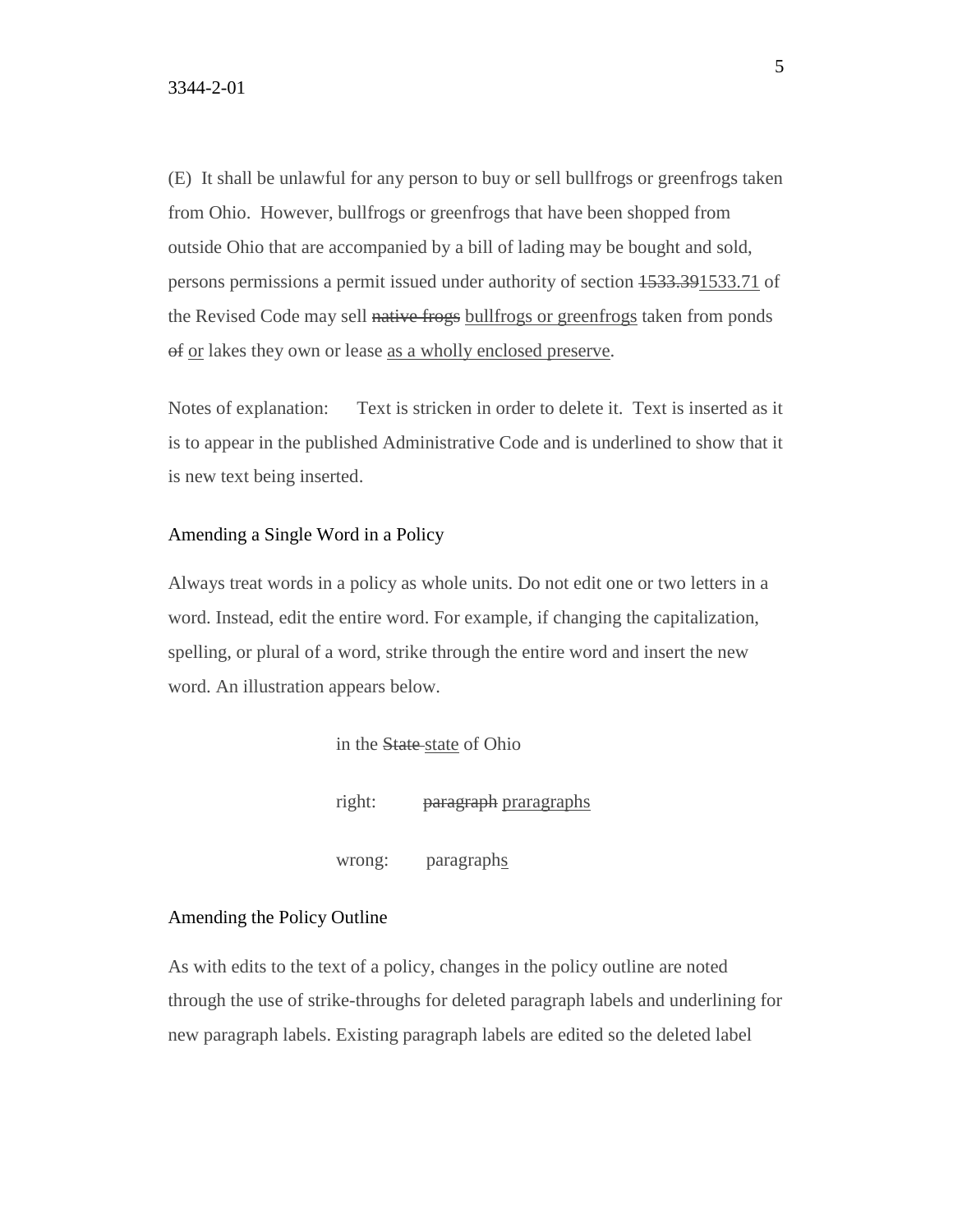appears first and the new label follows. See above illustration related to adding, deleting and replacing text for examples.

# Rescinding a Policy

If a policy is being eliminated entirely, if it is being renumbered, or if more than fifty percent of the policy is being changed, the existing policy must be rescinded. To indicate that a policy is being rescinded, print the words "TO BE RESCINDED" in bold and all capital letters in the header at the top of the page.

### The Fifty Percent Guideline or When to Rescind a Policy and File as New

If more than fifty percent of a policy is being amended or changed, the existing policy should be rescinded and the policy should be re-filed, using the same number, as a new policy with the textual revisions. This guideline is intended to make policy changes easier to read.

#### Grammar and Style for Policy Drafting

Policies should be drafted as gender neutral, thus avoiding the use of personal pronouns. For the sake of clarity, all policies should be written in the present tense and active voice so that the person or group responsible for any particular action is identified. The word "shall" indicates that a person or group must do something and should be used in place of the word "will." The word "may" is permissive and should only be used to indicate that a person or group is authorized to do something, but is not required to do so.

#### Capitalization within Policies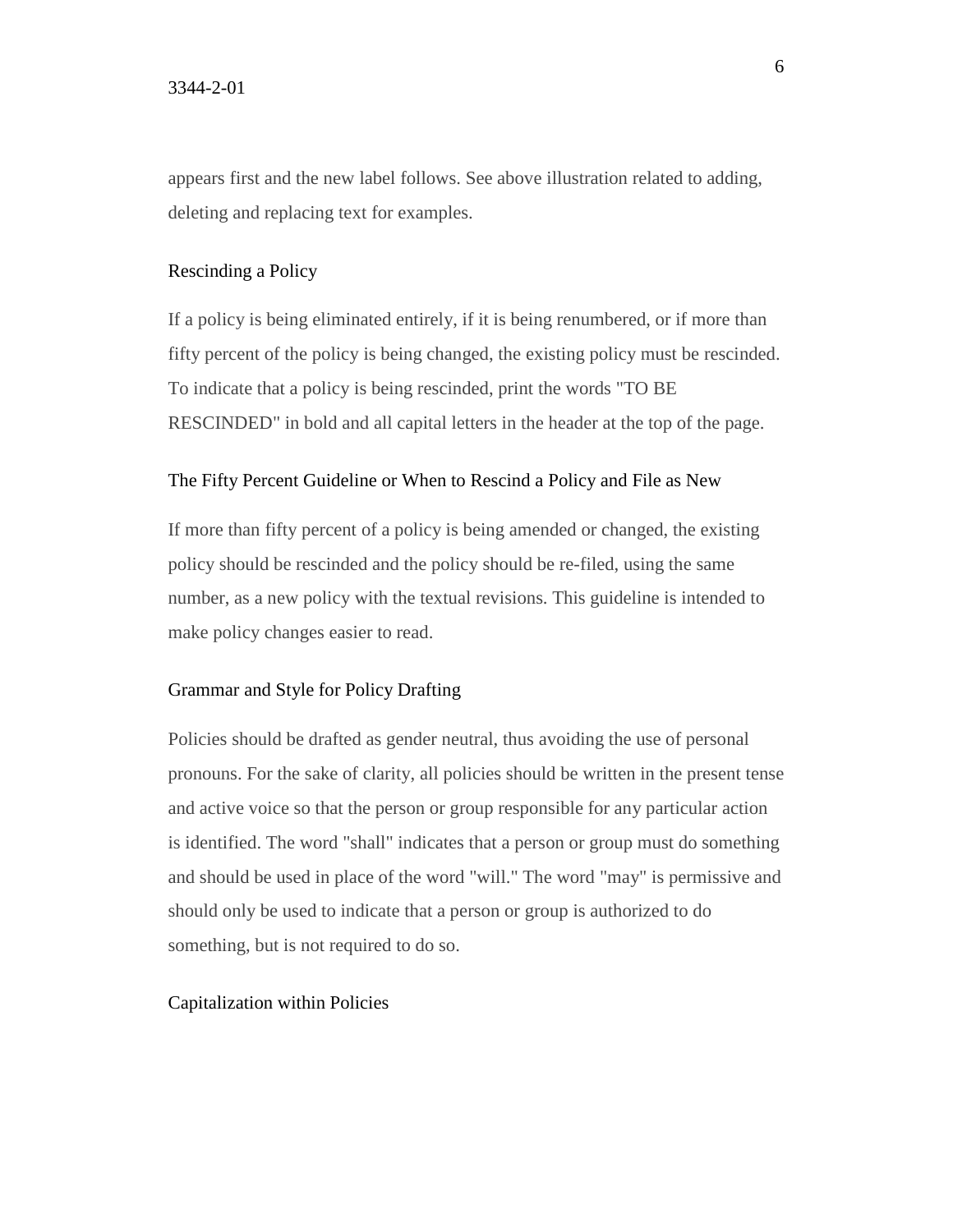All University policies are written in lower case. Capitalization is the exception rather than the rule and is allowed only in the following circumstances:

- Proper names of people
- Names of primary sources of law and popular names of federal enactments (e.g. Revised Code, United States Code, Code of Federal Regulations, Family Educational Rights and Privacy Act).
- Certain code terms (e.g. Chapter and Title when followed by a number: Chapter 2743 of the Revised Code. The terms are lower case when not followed by a specific number: this chapter. The terms "rule," "paragraph," "division," "section," and "appendix" are always lower case.).
- References to court rules (e.g. Ohio Rules of Evidence, Rules of Civil Procedure).
- References to specific General Assemblies (*e.g. the 117th* General Assembly. General references to the General Assembly are not capitalized.)
- References to geographic and geopolitical entities (e.g. Ohio, the city of Akron, the United States, the state of Ohio. The names of government agencies, offices, and programs are not capitalized. "Congress" is in lower case.).
- National and racial appellations (e.g. Caucasian, African-American, Indian, American).
- References to the deity
- Days of the week and months of the year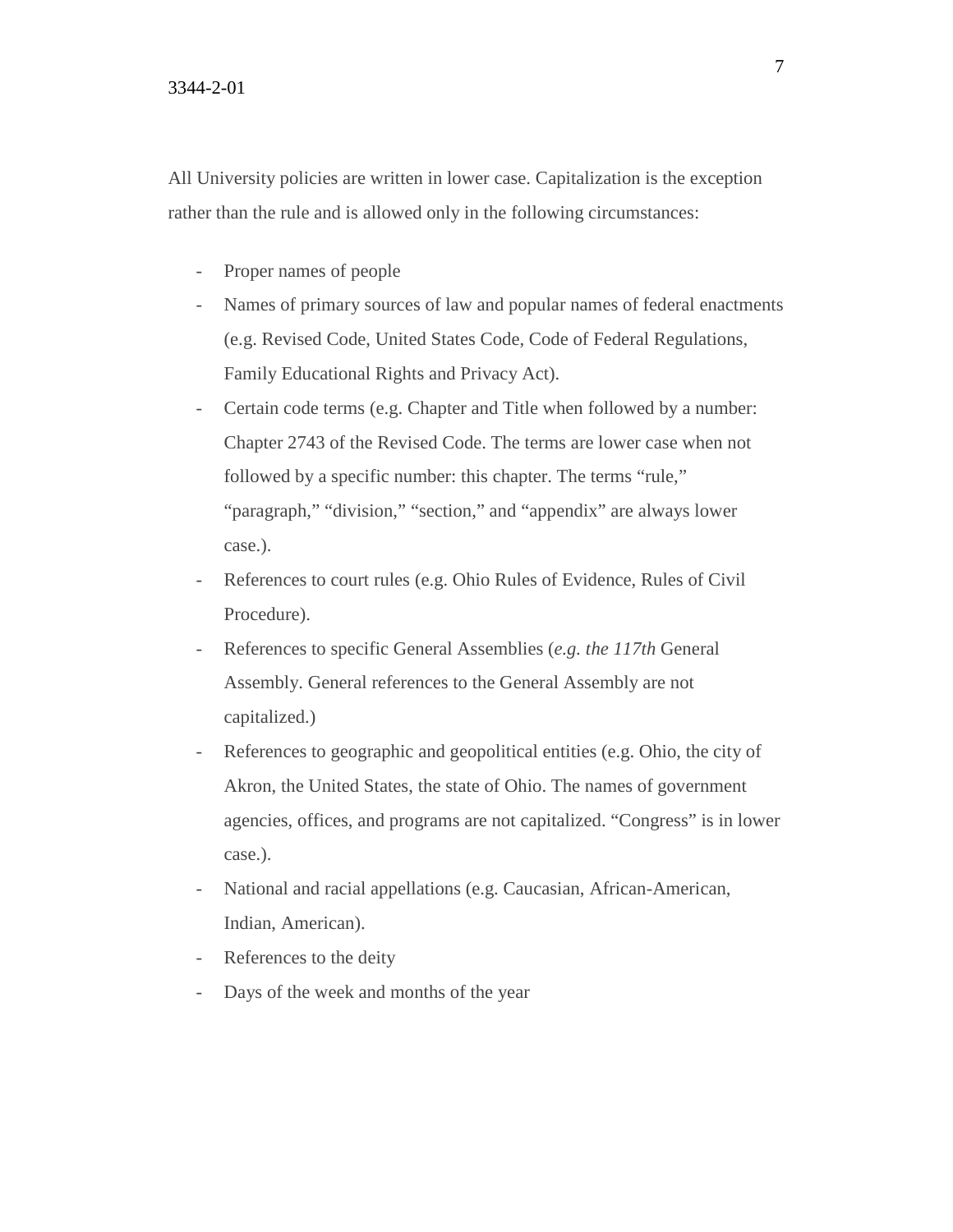- Government officers and agencies: The titles of government officers and agencies are not capitalized. (e.g., the governor, president of the United States, department of education, supreme court.)
- Holidays: The given name of a holiday is capitalized, but the word "day" is not. (e.g., New Year's day, Memorial day, Christmas day).
- State institutions of higher education: Only words that are proper nouns are capitalized. (e.g., the Cleveland state university, the university of Toledo).

The only exception to these capitalization rules is if the capitalized word or phrase appears in quotation marks. Examples of where this would be appropriate include titles of publications, names of organizations, wording on signs, and mailing addresses.

# Cross-References

Sometimes policies reference other paragraphs within the same policy or other University polices. From time to time a policy may reference another law or section of the Ohio Administrative Code. The most commonly used cross references are listed in the left side of the table below and the proper way of making the reference is listed in the right side of the table below.

| Reference To Be Made           | <b>Form In Which Reference Should</b><br><b>Be Stated</b> |
|--------------------------------|-----------------------------------------------------------|
| Referring to the policy itself | this policy                                               |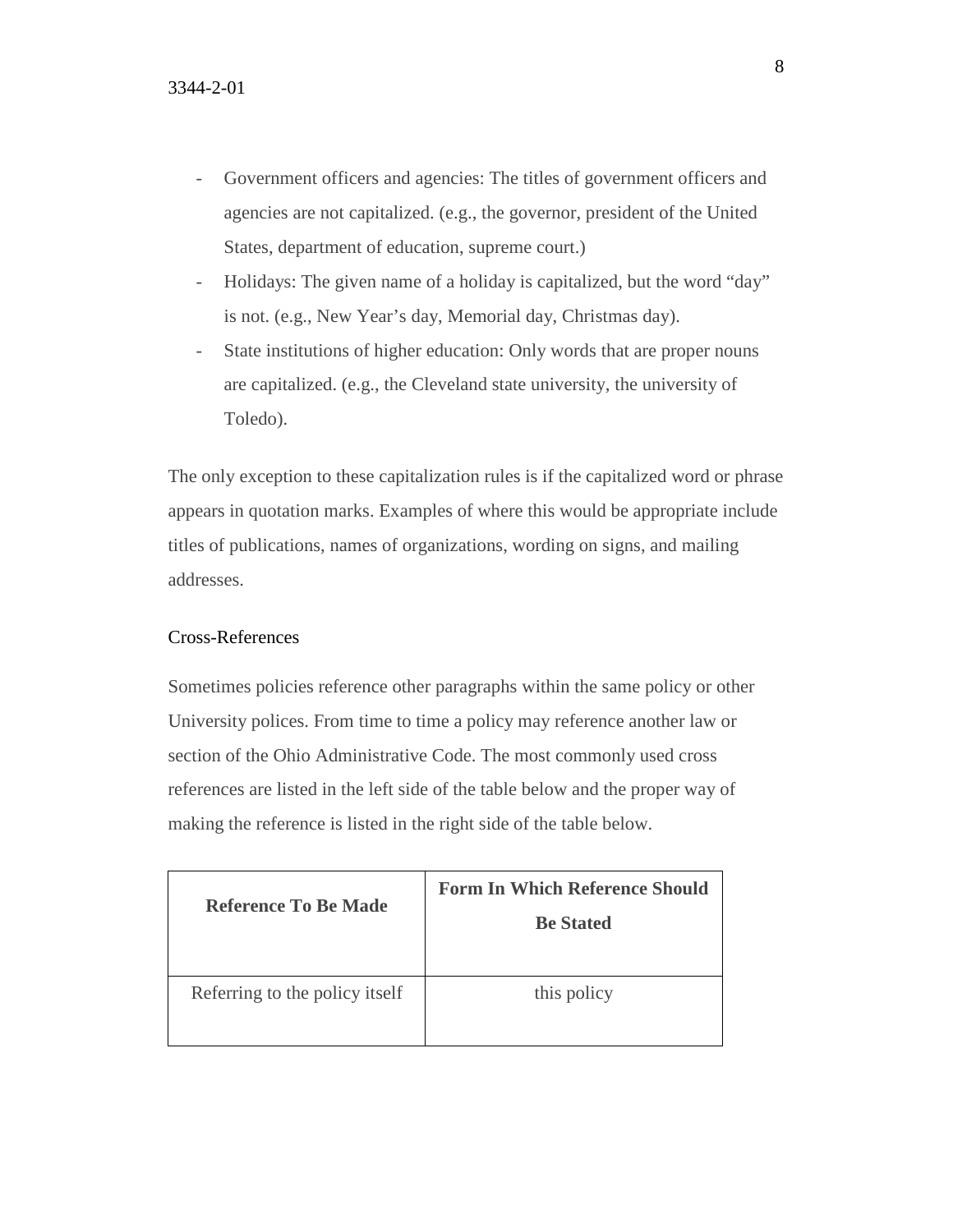| Referring to a paragraph<br>within the policy itself                    | paragraph (A) of this policy                                    |
|-------------------------------------------------------------------------|-----------------------------------------------------------------|
| Referring to the paragraph<br>itself                                    | this paragraph                                                  |
| Referring to an unlettered<br>paragraph within the policy<br>itself     | the second paragraph of this policy                             |
| Referring to the only appendix<br>within the policy itself              | the appendix to this policy                                     |
| Referring to a paragraph of the<br>appendix within the policy<br>itself | paragraph $(F)$ of the appendix to<br>this policy               |
| Referring to the appendix itself                                        | this appendix                                                   |
| A rule of the Administrative<br>Code                                    | rule 3344-6-08 of the<br><b>Administrative Code</b>             |
| A lettered paragraph of a rule<br>of the Administrative Code            | paragraph $(A)$ of rule 3344-6-08 of<br>the Administrative Code |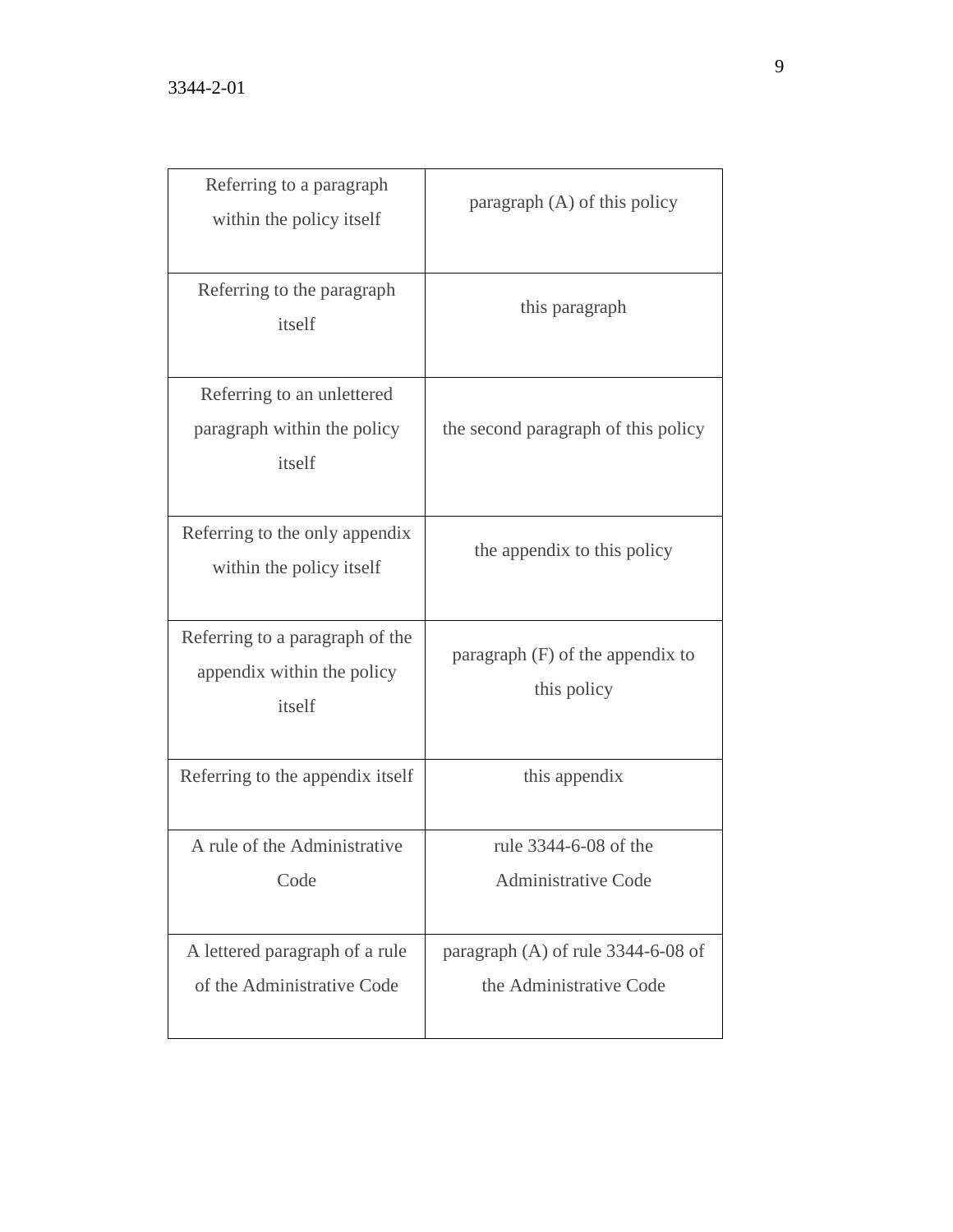| An unlettered paragraph of a<br>rule of the Administrative<br>Code                              | the second paragraph of rule 3344-<br>6-08 of the Administrative Code                            |
|-------------------------------------------------------------------------------------------------|--------------------------------------------------------------------------------------------------|
| The chapter of the<br>Administrative Code in which<br>the reference is made                     | this chapter                                                                                     |
| A chapter of the<br>Administrative Code other<br>than the one in which the<br>reference is made | Chapter 3344-6 of the<br><b>Administrative Code</b>                                              |
| An appendix to a policy<br>having only one appendix                                             | the appendix to policy 3344-6-08 of<br>the Administrative Code                                   |
| A paragraph or other division<br>of an appendix                                                 | paragraph $(S)$ to the appendix to<br>rule 3344-6-08 of the<br><b>Administrative Code</b>        |
| A descriptive title of an<br>appendix                                                           | the appendix to policy 3344-5-07 of<br>the Administrative Code,<br>"Placement of History Trail," |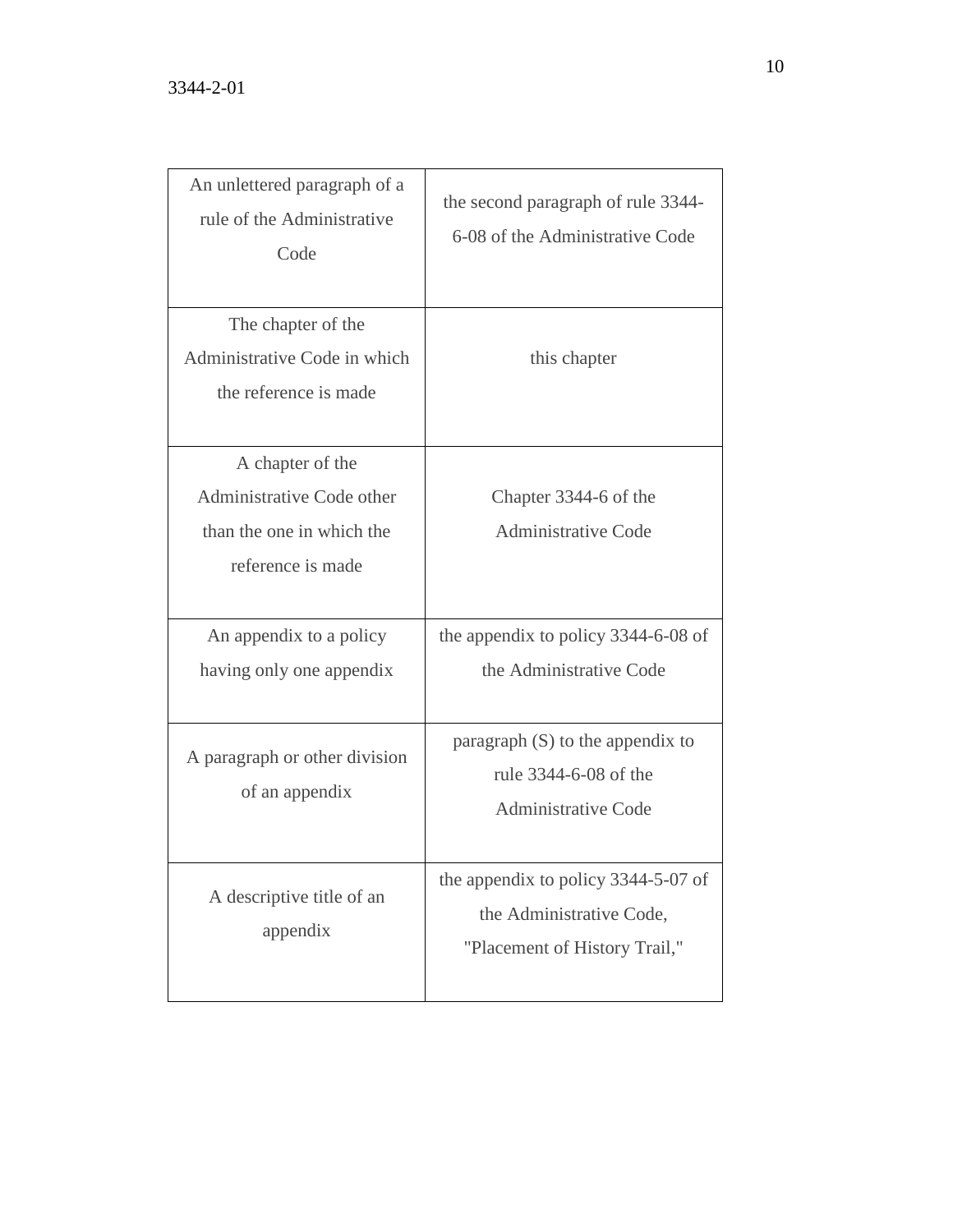| A section of the Revised Code                                                          | section 111.15 of the Revised Code                                                  |
|----------------------------------------------------------------------------------------|-------------------------------------------------------------------------------------|
| A lettered or numbered<br>paragraph of a section of the<br><b>Revised Code</b>         | division $(C)$ of section 111.15 of the<br><b>Revised Code</b>                      |
| An unlettered or unnumbered<br>paragraph of a section of the<br><b>Revised Code</b>    | the third paragraph of section<br>5749381 of the Revised Code                       |
| A chapter of the Revised Code                                                          | Chapter 3359 of the Revised Code                                                    |
| A section of the Ohio<br>Constitution                                                  | Section 13 of Article VII, Ohio<br>Constitution,                                    |
| A federal statute in which the<br>year of enactment is not part of<br>the popular name | <b>Anadromous Fish Conservation</b><br>Act, 79 Stat. 1125 (1965), 16 U.S.C.<br>757a |
| A federal statute in which the<br>year of enactment is part of the<br>popular name     | Home Owner's Loan Act of 1933,<br>48 Stat. 128. 12 U.S.C. 1461                      |
| A federal regulation in the                                                            | 46 C.F.R. 73.608                                                                    |